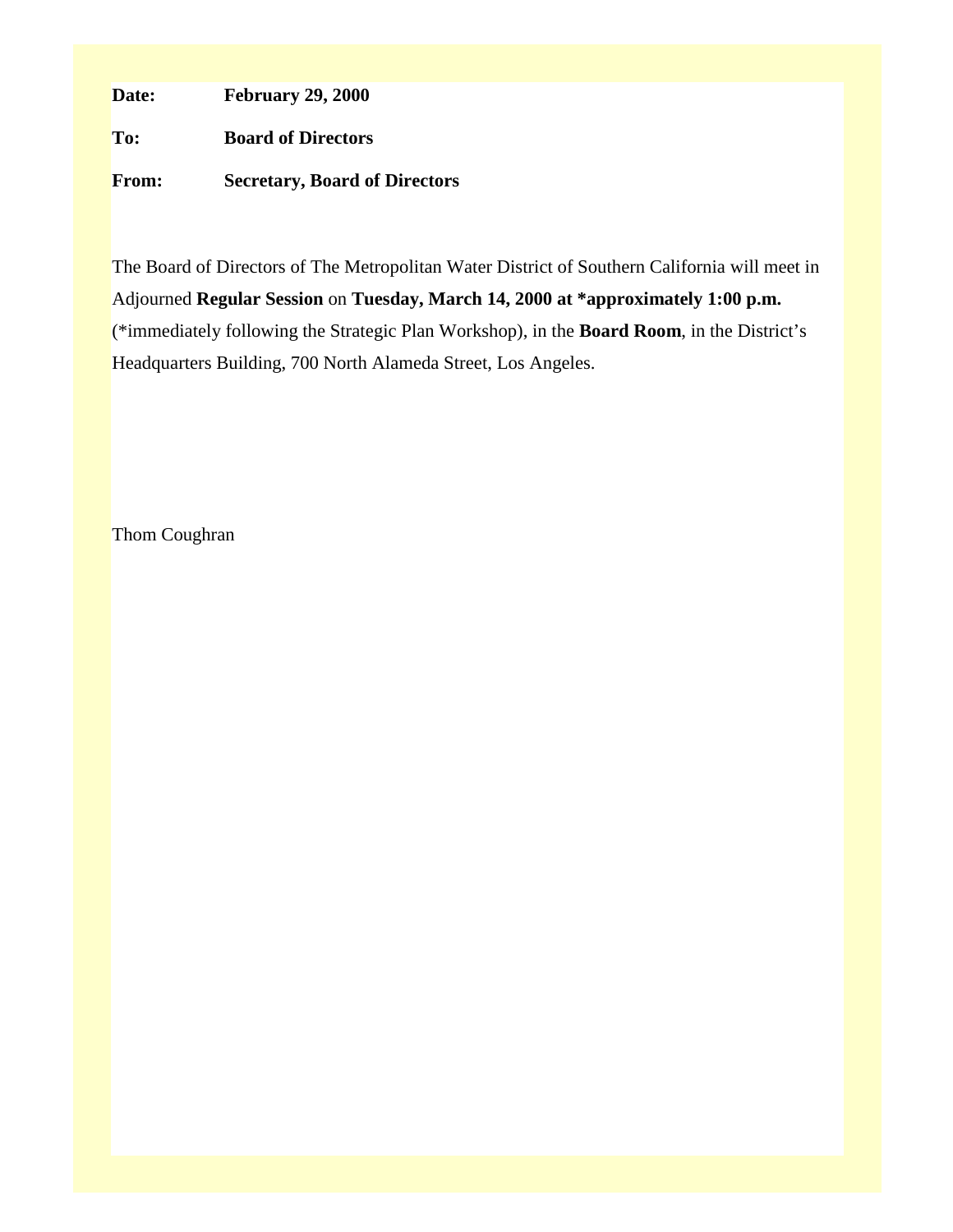# *Adjourned Regular Meeting of the Board of Directors*

# **March 14, 2000**

# **\*Approximately 1:00 PM**

## **(\*Immediately following Strategic Plan Workshop**

| MWD Headquarters Building . Board Room . 700 North Alameda Street . Los Angeles, CA 90012 |                 |                                                                                                                                                              |  |
|-------------------------------------------------------------------------------------------|-----------------|--------------------------------------------------------------------------------------------------------------------------------------------------------------|--|
| 1.                                                                                        |                 | <b>Call to Order</b>                                                                                                                                         |  |
|                                                                                           | (a)             | Invocation:<br>Director Wyatt L. Troxel                                                                                                                      |  |
|                                                                                           | (b)             | Pledge of Allegiance, led by Director Ed Royce, Sr.                                                                                                          |  |
| 2.                                                                                        |                 | <b>Roll Call</b>                                                                                                                                             |  |
| 3.                                                                                        |                 | <b>Determination of a Quorum</b>                                                                                                                             |  |
| 4.                                                                                        |                 | <b>Additions to Agenda</b> (As required by Gov. Code, $\S$ 54954.2(b))                                                                                       |  |
| 5.                                                                                        |                 | Opportunity for members of the public to address the Board on matters within the<br><b>Board's jurisdiction.</b> (As required by Gov. Code, $\S$ 54954.3(a)) |  |
|                                                                                           |                 | Presentation of Certificate of Appreciation to Huell Howser, Host of KPBS California's<br>Gold Program                                                       |  |
| 6.                                                                                        |                 | <b>OTHER MATTERS</b>                                                                                                                                         |  |
|                                                                                           | A.              | Approval of the Minutes of the Meeting held February 8, 2000. (A copy has been<br>mailed to each Director)                                                   |  |
|                                                                                           |                 | Any additions, corrections, or omissions                                                                                                                     |  |
|                                                                                           | <b>B.</b>       | Presentation of ten-year service pin to Director John T. Morris                                                                                              |  |
|                                                                                           | $\mathcal{C}$ . | Presentation of twenty-year service pin to Director Regina Murph                                                                                             |  |
|                                                                                           | D.              | Committee appointments. (Exec.)                                                                                                                              |  |
|                                                                                           | Ε.              | Chairman's Monthly Activity Report                                                                                                                           |  |
|                                                                                           | F.              | Report on the Strategic Plan                                                                                                                                 |  |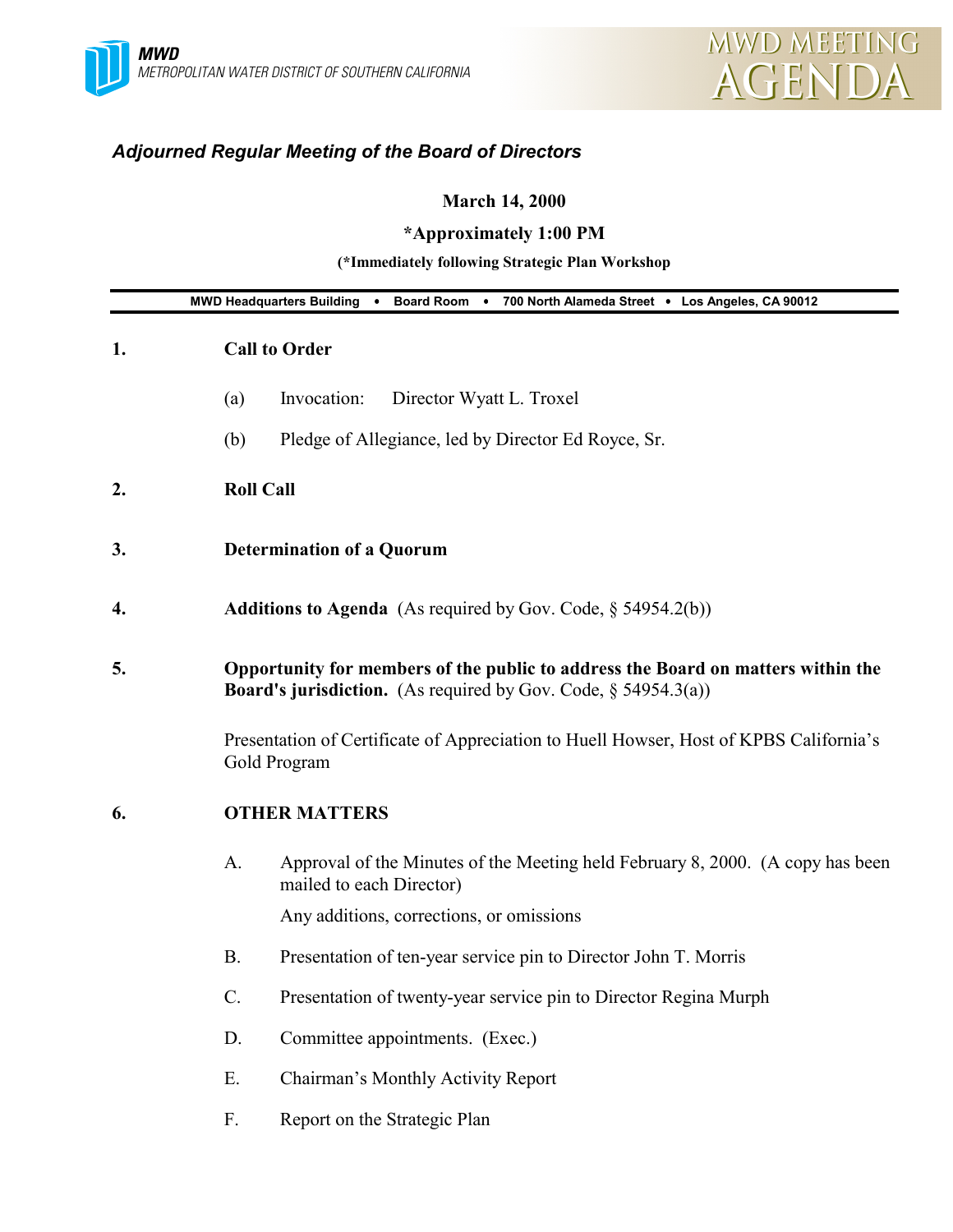- **G.** Report from the Special Committee on Ethics Principles, rules, and process for development of Office of Ethics. (Exec.)
- **H.** Amend Administrative Code re Director-sponsored inspection trips. (Exec.)
- I. Consideration of Carver-type general policy statements. (Exec.)
- J. Report on Colorado River matters, including negotiations to develop a California plan for river operations, settlement of the San Luis Rey water rights dispute and Salton Sea issues.

**[Any discussion of real property negotiations will be held in closed session. Conference with Real Property Negotiators; Agency Negotiator: Paul Cunningham; Negotiating Parties: United States Department of the Interior, State of California, State of Nevada, State of Arizona, Palo Verde Irrigation District, Imperial Irrigation District, Coachella Valley Water District, Los Angeles Department of Water and Power, San Diego County Water Authority, Colorado River Indian Tribes Coalition, San Luis Rey Settlement Parties; Property: Water Rights, Colorado River Allocations; Under Negotiation: Price and Terms; to be heard in closed session pursuant to Gov. Code § 54956.8]**

K. Discussion of Bay-Delta related issues; including progress on developing and implementing the CALFED program; potential litigation regarding the EIR/EIS regarding the CALFED program; the State Water Resources Control Board's Phase 8 hearings to allocate responsibility to meet Bay-Delta environmental obligations. (WP&R) **[Any discussion of litigation will be held in closed session. Conference with**

**Legal Counsel--(1) Existing Litigation; Parties: Water Right Holders in Bay-Delta Watershed; to be heard in closed session pursuant to Gov. Code § 54956.9(a); (2) Initiation of Litigation (one potential case); to be heard in closed session pursuant to Gov. Code § 54956.9(c)]**

- L. General Manager's oral summary of District activities for the month of February
- M. General Counsel's oral summary of Legal Department activities for the month of February

### **7. ORAL REPORTS OF STANDING COMMITTEES**

- 7-1 Executive Committee (Phillip J. Pace, Chairman)
- 7-2 Budget and Finance (Wesley M. Bannister, Chairman)
- 7-3 Engineering and Operations (William G. Luddy, Chairman)
- 7-4 Legal and Claims (Gary A. Morse, Chairman)
- 7-5 Communications and Legislation (Glen D. Peterson, Chairman)
- 7-6 Water Planning and Resources (Langdon W. Owen, Chairman)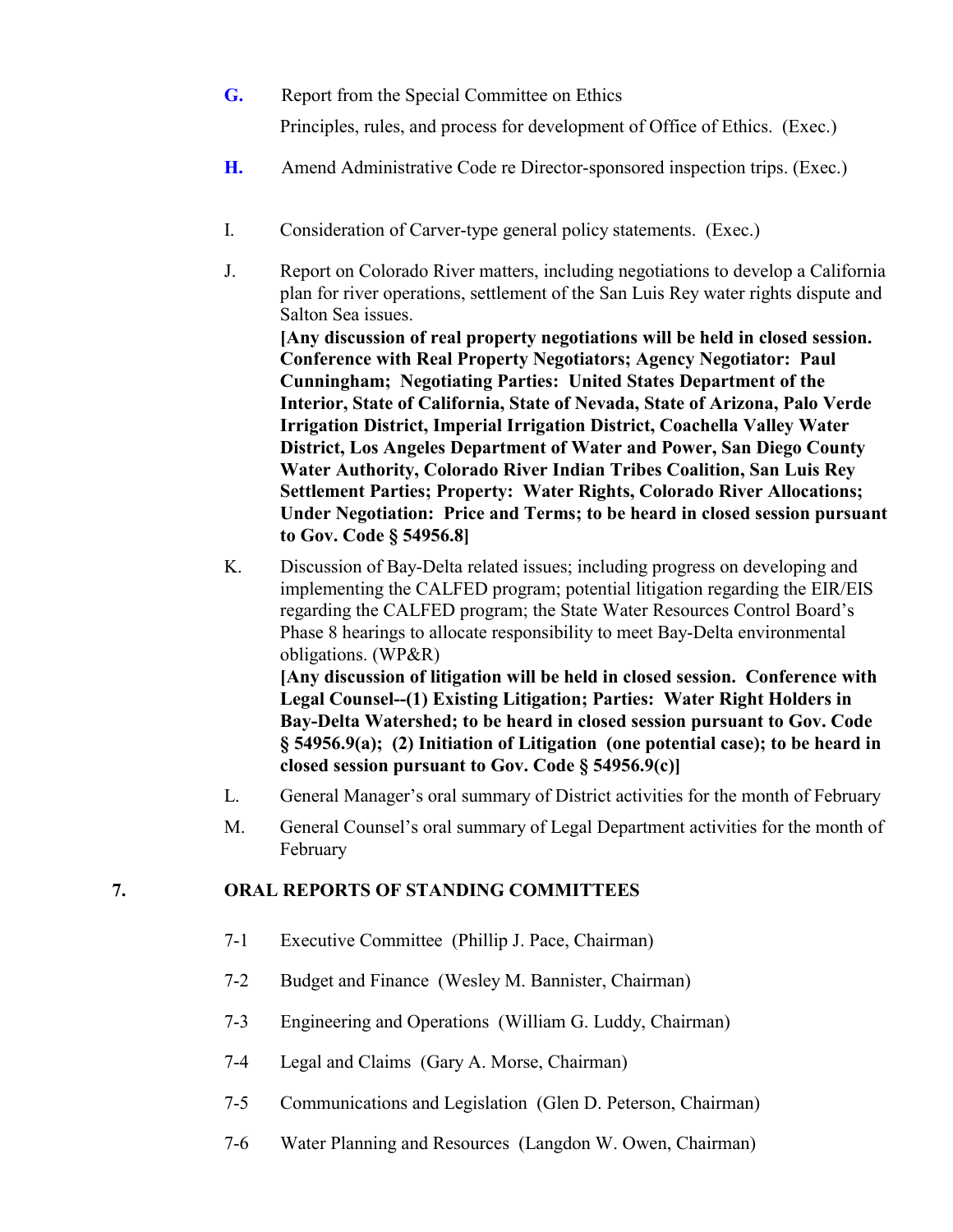#### **8. CONSENT CALENDAR ITEMS (Action)**

**8-1** Adopt additional policy principles for watershed management. (WP&R, C&L)

#### **Recommendation:**

**Option #1:**

**Adopt the additional policy principles for watershed management as proposed.**

- **Support public financing for watershed management projects that provide broad public benefits, including environmental and water quality improvements.**
- **Support funding mechanisms for watershed management projects that allocate costs to project beneficiaries only if: (1) costs are also fairly allocated among entities responsible for water quality degradation, (2) the level of benefits project beneficiaries are expected to receive is commensurate with costs allocated to them, (3) the determination of watershed management program benefits is based on proven scientific information, and (4) the project beneficiaries agree with the cost allocation.**
- **Oppose watershed management funding mechanisms that impose mandatory water user fees or target water supply exporters, without agreements from those users.**
- **Watershed management programs should provide accountability to those entities, including the public, that provide funding. Accountable watershed management funding programs should include justification that funding levels represent actual needs, well-defined criteria for the distribution of funds, oversight for the funding program, and specific monitoring and reporting requirements for those entities receiving funding.**
- **8-2** Approve payment of \$5,000 as a sponsor of Water Education Foundation Water Leader Class 2000. (C&L)

#### **Recommendation:**

**Option #1:**

**Authorize the expenditure of \$5,000 as a sponsor of the Water Education Foundation Water Leaders Class 2000.**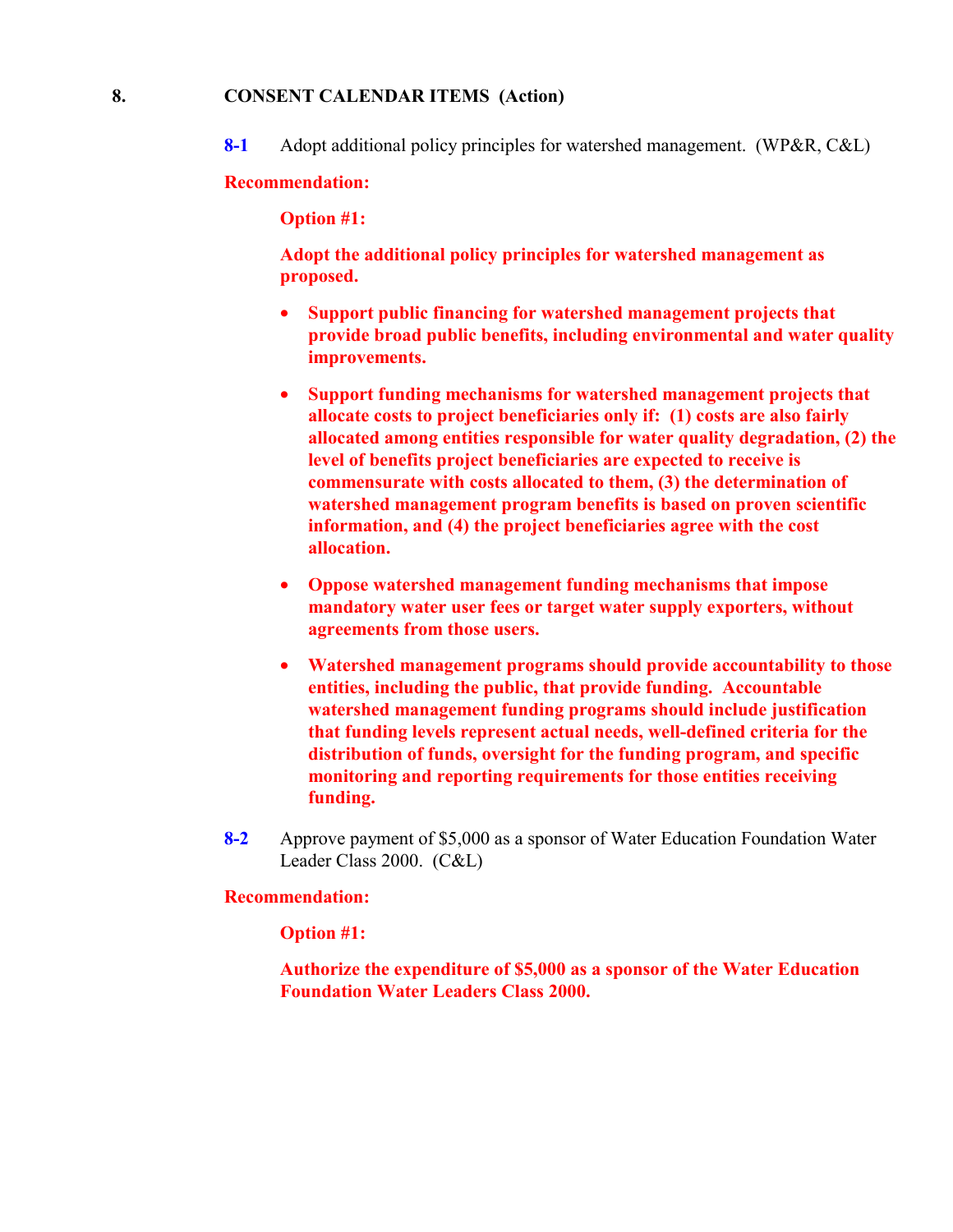**8-3** Approve payment of \$5,000 special assessment to American Public Power Association for power marketing administration activities. (Exec.)

#### **Recommendation:**

**Option #1:**

**Authorize payment of the \$5,000 American Public Power Association special assessment for power marketing administration activities.**

#### **(END OF CONSENT CALENDAR)**

#### **9. OTHER BOARD ITEMS (Action)**

**9-1** Adopt (1) recommended water rates and charges for fiscal year 2000-01 to become effective January 1, 2001; and (2) Resolutions to Impose Charges. (B&F)

#### **Recommendation:**

- **1. Adopt the water rates and charges as defined in the General Manager's letter for fiscal year 2000-01 effective January 1, 2001 as required by Metropolitan Administrative Code Section 4304.**
- **2. Approve the following resolutions:**
	- **(a) Resolution to fix and adopt the readiness-to-serve charge for fiscal year 2000-01 in the form shown as Attachment 3 to the General Manager's letter.**
	- **(b) Resolution of intention to impose a new demand charge at the current level and suspend collection of the charge for fiscal year 2000-01, in the form shown as Attachment 4 to the General Manager's letter.**
- **3. Find that the setting of rates and charges recommended in the General Manager's letter is exempt from the California Environmental Quality Act (CEQA) by Public Resources Code Section 21080(b)(8), since it is for the purposes of: (a) meeting operating expenses; (b) purchasing or leasing supplies, equipment or materials; (c) meeting financial reserve needs and requirements; and (d) obtaining funds for capital projects necessary to maintain service within existing service areas; and, additionally, it is exempt from CEQA under State CEQA Guidelines 15378(b)(5), since it constitutes the creation of government funding mechanisms, which does not involve commitment to any specific project which may result in a potentially significant physical impact on the environment, or which will be used to fund projects which have CEQA documentation, or which will have CEQA documentation in place prior to construction of any facility or facilities.**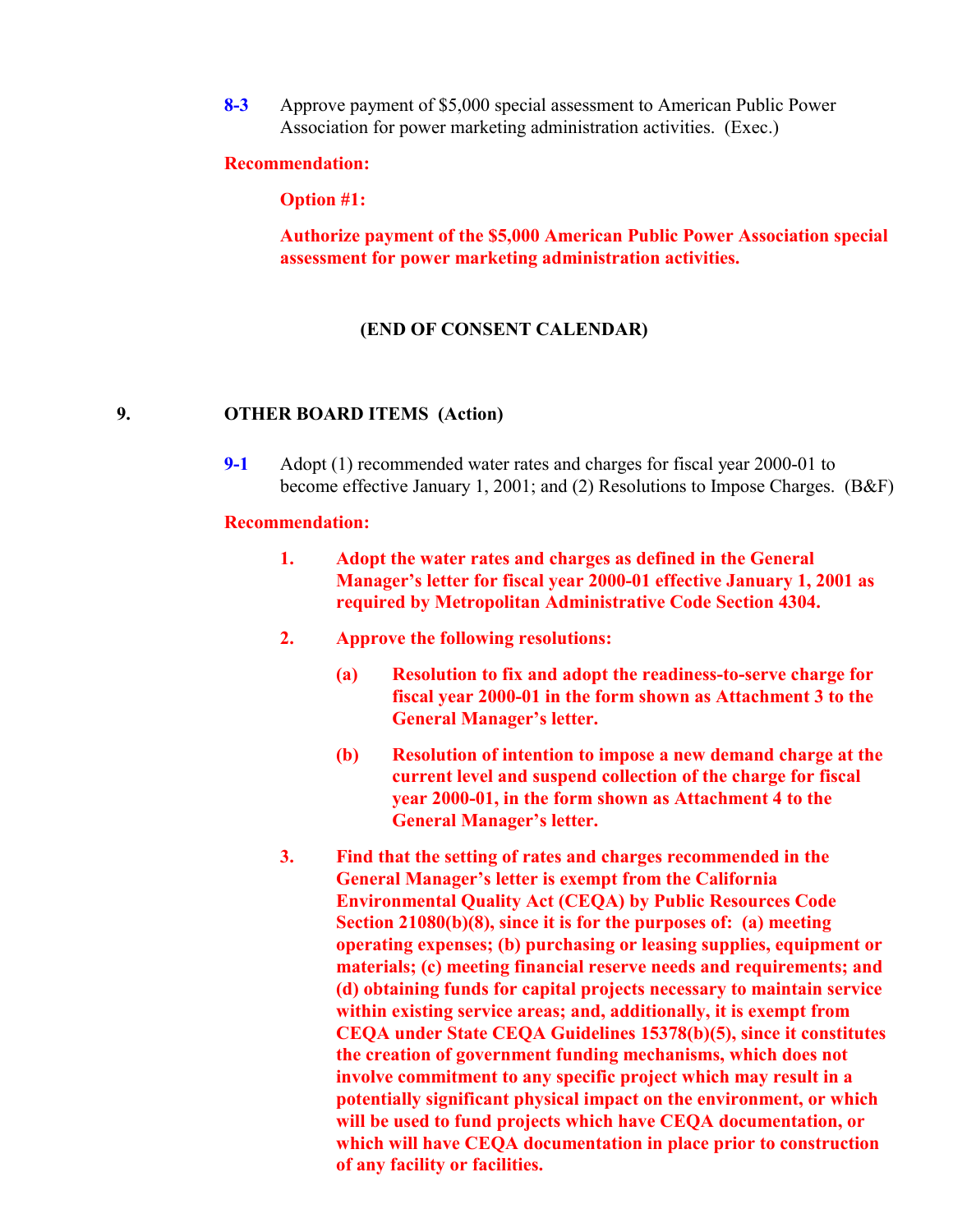**9-2** Authorize (1) entering into an agreement with California Department of Transportation for reimbursement of costs incurred to protect a portion of the Rialto Feeder Pipeline; and (2) the General Manager to award a contract not to exceed \$3,000,000 for all construction activities. (E&O)

### **Recommendation:**

### **Option #1:**

**Execute a reimbursable agreement with Caltrans to protect the Rialto Feeder pipeline at the proposed State Route 30 crossings and authorize the General Manager to award a construction contract in an amount not to exceed \$3,000,000 for all related construction activities.**

**9-3** Certify and adopt the required CEQA documentation; and authorize \$1,679,000 for all activities in advance of award of a construction contract for San Diego Pipeline No. 3 Bypass Project. (Appn. 15318, No. 2) (E&O)

### **Recommendation:**

### **Option #1:**

- **A. Certify that the Board has reviewed and considered the information presented in the SD-3 Bypass Project's FEIR; certify that the FEIR has been completed in compliance with CEQA; adopt the Findings of Fact and the Statement of Overriding Considerations and MMRP; approve the project; and**
- **B. Appropriate \$1,679,000 and authorize the General Manager to take all actions necessary to implement the project in advance of award of a construction contract.**
- **9-4** Authorize entering into a three-year agreement with Honeywell DMC Services, Inc. for \$2.5 million to provide enhanced commercial, industrial and institutional services under the Conservation Credits Program. (WP&R)

#### **Recommendation:**

#### **Option #2:**

**Authorize a three-year agreement with Honeywell not to exceed \$2.5 million for both phases of the proposed Regional Program. Accept a grant of \$150,000 from U.S. Bureau of Reclamation for the first phase of the Regional Program and additional funding from outside parties for the second phase.**

9-5 Authorize amending agreement with Flavell, Tennenbaum & Edwards to continue appraisal services litigation support for the Inland Feeder Project in the eminent domain action entitled Metropolitan v. Campus Crusade for Christ, San Bernardino Superior Court Case No. SCV34598. (L&C) **[Conference with Legal Counsel--Existing Litigation; to be heard in closed session pursuant to Gov. Code § 54956.9(a)]**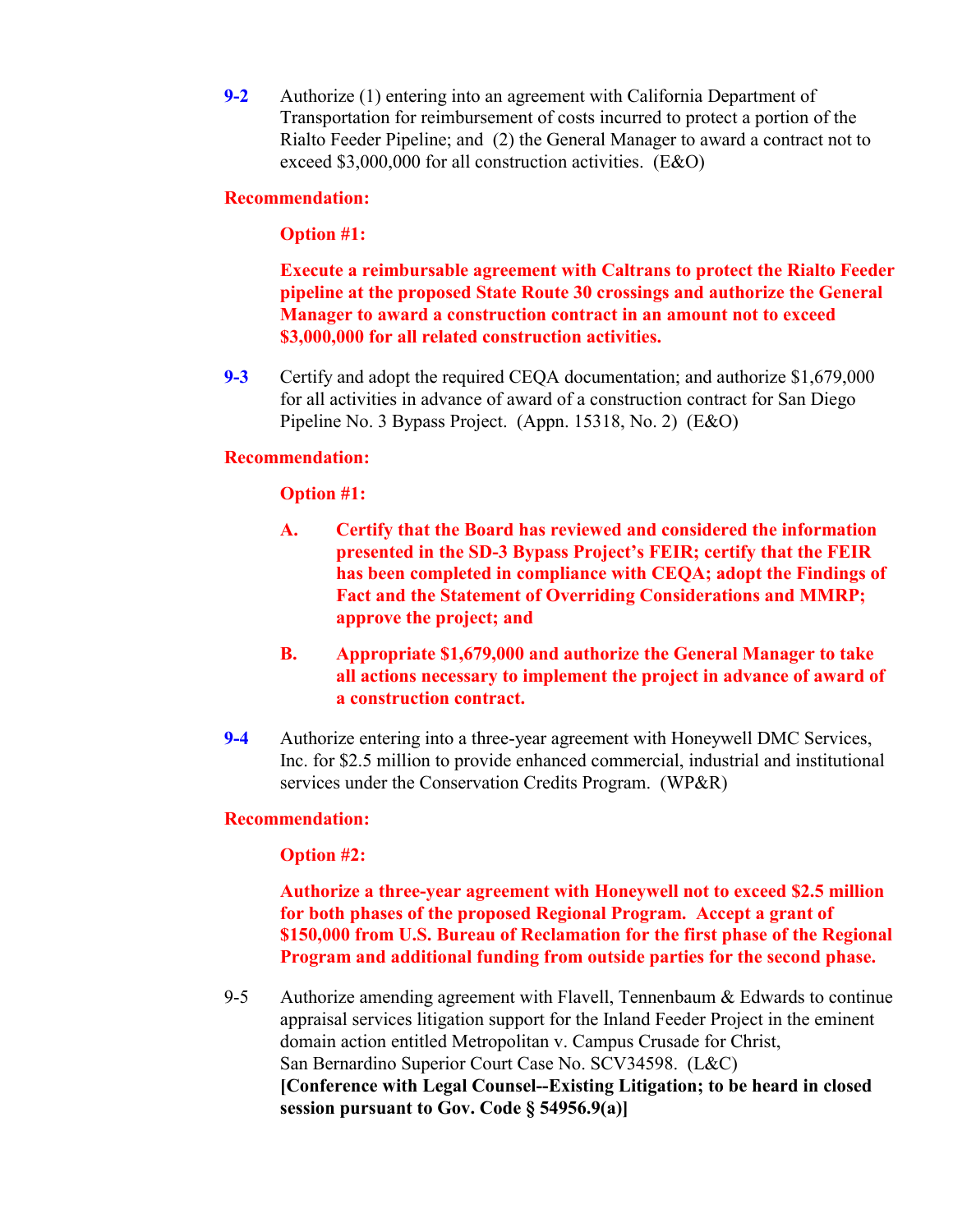- 9-6 Authorize amending agreement with Woodward-Clyde International--Americas to provide construction, post-construction and expert witness consulting services for Metropolitan's Inland Feeder Project. (L&C) **[Conference with Legal Counsel--Anticipated Litigation, Significant Exposure (one potential case); to be heard in closed session pursuant to Gov. Code § 54956.9(b)]**
- 9-7 Authorize settlement of eminent domain action entitled Metropolitan v. San Bernardino Valley Water Conservation District [Robertson's Ready Mix], Santa Barbara Superior Court Case No. 227537; report on Metropolitan v. San Bernardino Valley Water Conservation District [Sunwest], Ventura Superior Court Case No. CIV190813, for the Inland Feeder Project; and authorize amendment to agreement with special counsel, McCormick, Kidman & Behrens.  $(L&C)$

### **[Conference with Legal Counsel--Existing Litigation; to be heard in closed session pursuant to Gov. Code § 54956.9(a)]**

9-8 Authorize amendment of contract for legal services of the Law Offices of Charles S. LiMandri in Metropolitan Water District v. Hartford Fire Insurance Company, United States Central District Court Case No. 99-03825-GHK (Mcs).  $(L&C)$ 

### **[Conference with Legal Counsel--Existing Litigation; to be heard in closed session pursuant to Gov. Code § 54956.9(a)]**

- 9-9 Authorize initiation of litigation against The Hartford Insurance Company to recover third-party claims expenses pursuant to the Commercial General Liability Policy issued to Metropolitan by The Hartford. (L&C) **[Conference with Legal Counsel--Anticipated Litigation; to be heard in closed session pursuant to Gov. Code § 54956.9(c)]**
- 9-10 Report on appeal in Metropolitan Water District v. All Persons Interested, California Court of Appeal, Second District, Case No. B119968; and authorize amending agreement with the Law Firm of Horvitz and Levy to revise the total amount payable. (L&C) **[Conference with Legal Counsel--Existing Litigation; to be heard in closed**
- **session pursuant to Gov. Code § 54956.9(a)] 9-11** Authorize amendment to agreement with Westaff (USA), Inc. to continue to provide technical services at Diamond Valley Lake. (Exec.)

## **Recommendation:**

## **Option #1:**

**Authorize the General Manager to amend Agreement No. 1026 with Westaff (USA), Inc. by an additional \$250,000 to complete the work required to prepare for and conduct the Diamond Valley Lake dedication ceremony and to meet the accelerated schedule for cleanup of the reservoir valley floor in advance of reservoir fill.**